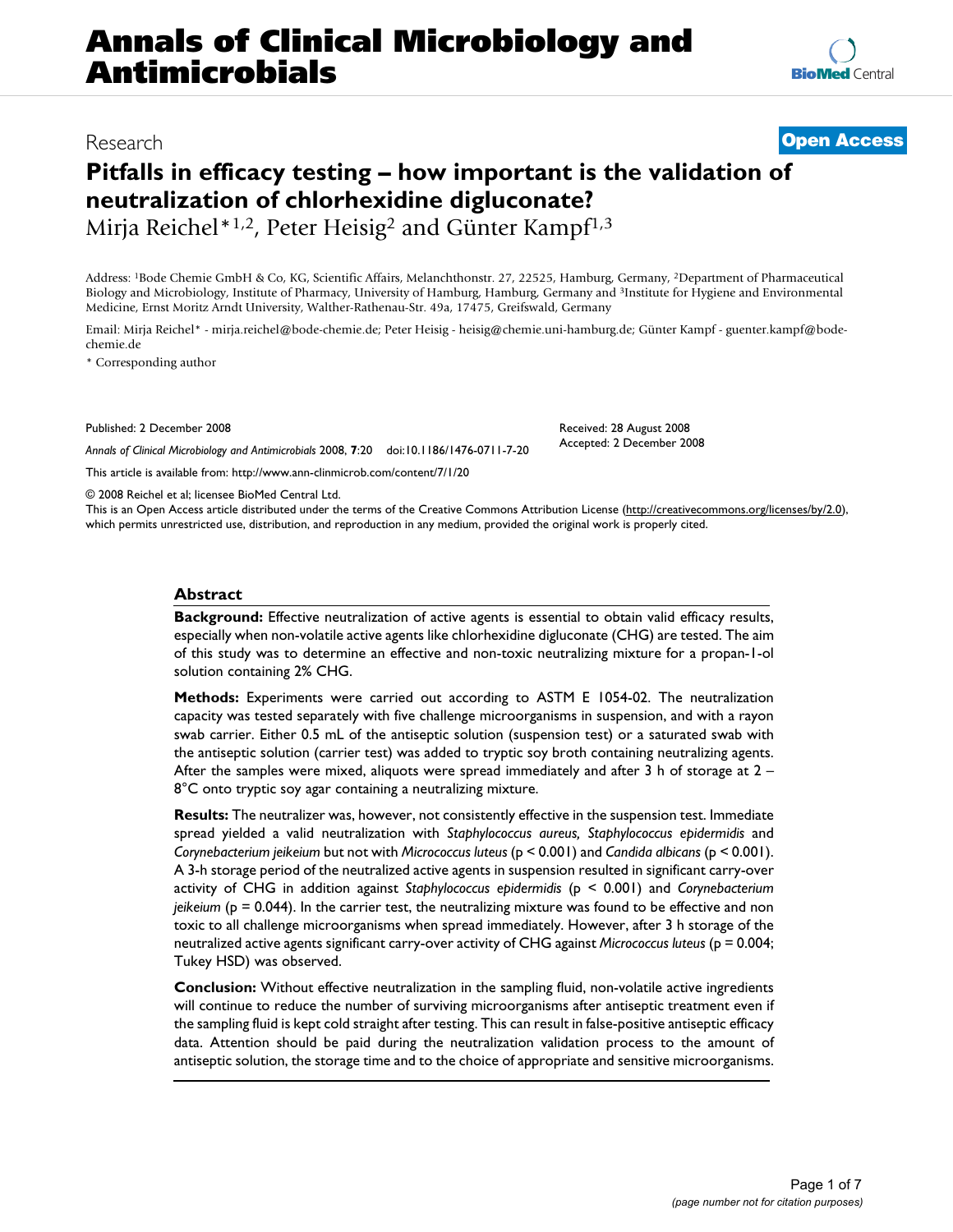#### **Background**

Different alcohols such as propan-1-ol, propan-2-ol and ethanol as well as chlorhexidine digluconate (CHG) have been used as effective antiseptic agents for many years.

One of the main properties of CHG is its residual antimicrobial activity which is beneficial in skin antiseptics used for catheter care [1] but not in hand hygiene [2]. Combinations of CHG and an alcohol have an advantage over single compounds. For example, the benefits of combining these substances include the immediate reduction of bacterial density by alcohols and the prolonged antibacterial effect of CHG.

The use of CHG, which has been shown to be superior to other skin antiseptics in preventing catheter-related bloodstream infections [1], is recommended by the Centers for Disease Control and Prevention (CDC) for skin antisepsis of catheter insertion sites [3]. The use of 2% CHG-based preparations before catheter insertion and during dressing changes is "strongly recommended for implementation and strongly supported by well-designed experimental, clinical, or epidemiologic studies" [3]. This recommendation is based on various studies which show that the incidence of catheter-associated primary bloodstream infection can be significantly reduced when CHG is used for treatment of the catheter insertion site [1].

The "residual effect" of CHG in hand hygiene preparations, however, is not measured in the same way. This is commonly determined by measuring the reduction of bacterial density, e.g. on fingertips [4,5] or hands [6].

In order to achieve valid results of practical relevance on the efficacy of skin antiseptics and hand disinfectants, they are usually tested *in vitro* and under practical conditions in healthy volunteers.

The main objective of efficacy tests is to determine the number of surviving microorganisms after a specific contact time measured at a defined time point. Therefore, the continuation of the antimicrobial effects of an antiseptic after the chosen contact time must be excluded by complete inactivation of the antimicrobial substances at this specific time. This process results in quenching the antimicrobial activity of a formulation and is defined as neutralization by the American Society for Testing and Materials (ASTM) [7].

In efficacy studies without neutralization in the sampling fluid, the number of surviving microorganisms is often remarkably low suggesting a high efficacy of CHG [8-10]. However, this effect can not be explained by efficacy during the exposure time but is achieved by continuous antimicrobial activity after the exposure time [9]. That is why the credibility of antimicrobial efficacy results depend largely on the performance of validated neutralization [10], especially when non-volatile active agents like CHG are tested [9,11].

One crucial point in neutralization evaluation and validation is the comparability of the *in vitro* neutralizer test and the effectiveness evaluation under practical conditions [12]. In this process all relevant critical parameters of the antiseptic test should be taken into the neutralizer validation process such as different and relevant types of microorganisms and carriers as well as storage conditions used in the efficacy test.

Even though the recently published guidelines for antiseptic efficacy tests require different forms of neutralization [13,14] and neutralization validation [15], many of the efficacy data from published studies were obtained either without adequate neutralization, without validated neutralization or without specification of the neutralizing process (e.g. storage time and temperature) and the validation status [2,16,17].

For the validation of neutralization, a European norm [18] as well as an ATSM standard [7] are available. Both of these methods focus on the effectiveness of the neutralizer on the one hand and the toxicity to test organisms on the other. Both methods describe different forms of neutralization.

The ASTM E 1054-02 method encourages the use of all microorganisms of the efficacy test also in the neutralization assay. The investigator is allowed to select the appropriate, representative microorganisms for the efficacy test [7].

In contrast, the European norm (EN) 13727 requires the use of four different test organisms (*Escherichia coli* (k12) NCTC 10538, *Pseudomonas aeruginosa* ATCC 15442, *Staphylococcus aureus* ATCC 6538 and *Enterococcus hirae* ATCC 10541) which may not always be appropriate for the efficacy evaluation [18]. Due to the fact that this norm is designed for *in vitro* suspension tests and not for *in vivo* tests, and that different microorganisms show different sensitivity to the carry-over effect of antiseptics, this choice of species may not be suitable for the validation of neutralization for specific tests such as skin antiseptics. However, there is no other comparable standard available besides the above mentioned ASTM method, which is obligatory for the ASTM test of skin antiseptics [19] and which includes the validation of neutralization.

In the present study, neutralization validation by chemical inhibition using an alcoholic solution containing 2% CHG was carried out using 5 bacterial species relevant for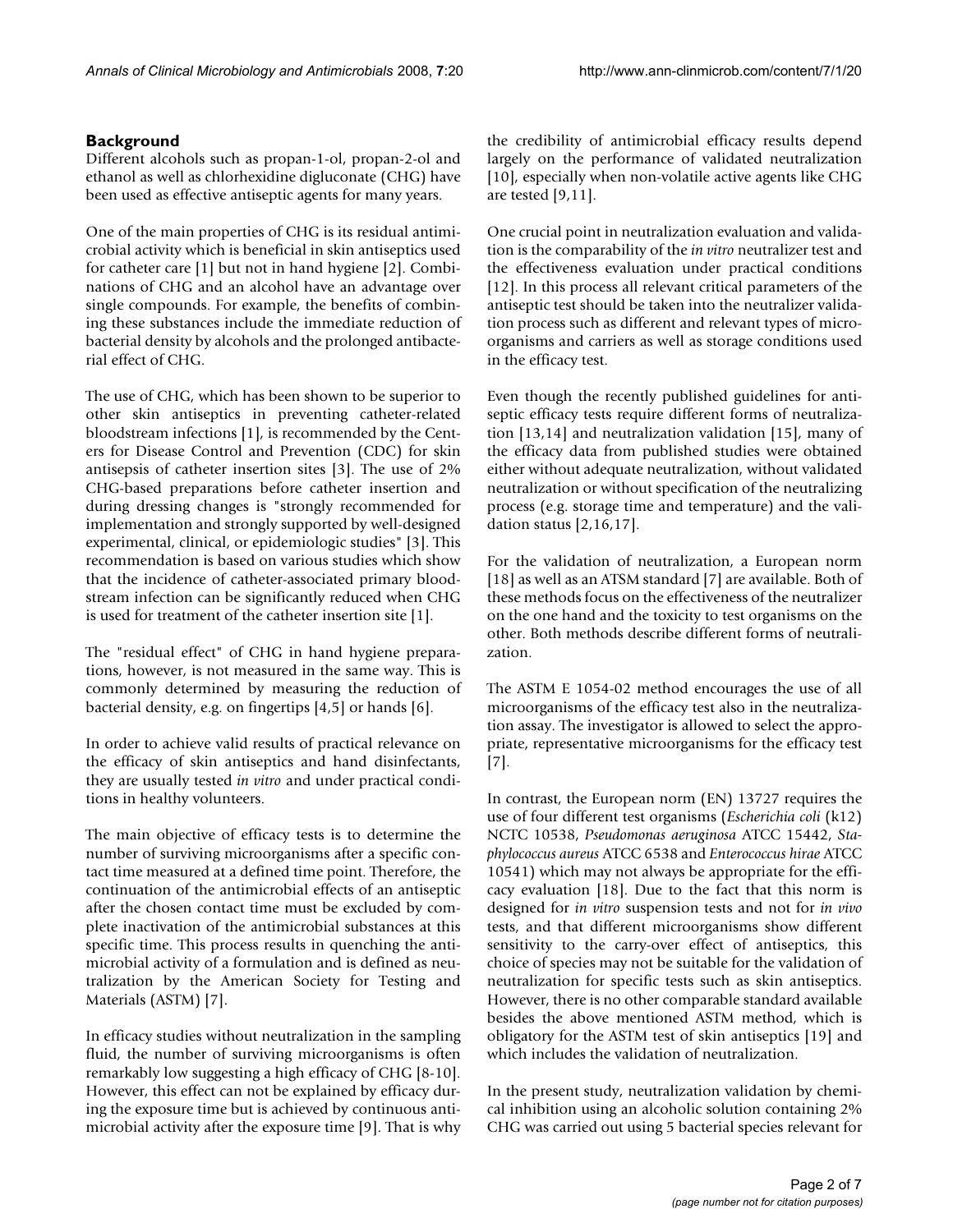skin antisepsis and which were, with the exception of *Staphylococcus aureus*, not part of the EN.

The aim of this study was to determine whether the validity of neutralization was influenced by the type of test (suspension test versus carrier test), by the type of microorganism or by different storage times of the neutralized antiseptic solution containing the particular microorganism.

#### **Methods**

#### *Antiseptic solution*

A solution containing 89.5% (v/v) propan-1-ol and 2% (w/w) CHG, manufactured by Bode Chemie GmbH & Co. KG, Hamburg, Germany, was used in this study. The concentrations of the active agents were checked prior to validation by gas chromatography (propan-1-ol) and ultraviolet spectroscopy (CHG). The allowed tolerance was defined as 1% relative to the propan-1-ol concentration and 3% relative to the concentration of CHG.

#### *Test organisms*

Five clinically relevant species, all found on human skin, were tested separately: *Staphylococcus aureus* ATCC 6538; *Staphylococcus epidermidis* ATCC 12228, *Micrococcus luteus* ATCC 4698, *Corynebacterium jeikeium* ATCC 43734, and *Candida albicans* ATCC 10231.

#### *Neutralizing agents*

The following neutralizing agents were used:

• In tryptic soy broth: 3% polysorbate 80, 0.3% lecithin, 0.1% L-histidine, 0.5% sodium thiosulfate, 3% saponine and 1% ether sulfate. The suitability of these agents has been described previously [2]

• In tryptic soy agar: 0.1% L-histidine, 0.3% lecithin and 3% polysorbat 80.

#### *Test procedure*

Experiments were carried out according to ASTM E 1054- 02 "Neutralization Assay with Recovery on Solid Medium" [7].

Inocula were prepared by transferring microorganisms from stock cultures onto tryptic soy agar plates containing neutralizer which were incubated for  $24 - 48$  h at  $37 \pm$ 2°C. A second passage was generated under similar conditions. Microorganisms were suspended in saline peptone water, transferred into sterile flasks and stirred for about 10 minutes. Aliquots of selected dilutions were used for the test to ensure a microbial density of about 30 – 100 colony-forming units (CFU) in 1 mL of sampling fluid based on an initial volume of 5 mL.

#### *Neutralizer effectiveness test*

The neutralizer effectiveness tests were performed in two ways: with a rayon swab carrier and in suspension without carrier with 5 mL of tryptic soy broth containing the neutralizing agents.

• Carrier test:

The rayon swab carrier (BBL CultureSwab, Sterile, Becton Dickinson GmbH, Heidelberg, Germany) was placed in 2.5 mL of the antiseptic solution; after 20 s the swab was taken out of the antiseptic solution and the tip of the saturated swab was broken off and placed into the broth (amount of the antiseptic solution on the saturated swab: approx. 0.14 mL, measured as the difference in volume between a dry swab and a completely saturated swab)

• Suspension test:

0.5 mL of the antiseptic solution was added to 5 mL of broth.

#### *Neutralizer toxicity test*

The test organism was added to 5 mL of saline peptone water containing the neutralizing mixture.

#### *Organism viability test*

The test organism was added to 5 mL of saline peptone water without the neutralizing mixture.

#### *Material control test*

The test organism was added to 5 mL of the antiseptic solution.

In all tests, the sample was mixed and within 5 s an aliquot of the test organism was added.

After addition of the test organism, the samples were mixed for 30 s and:

**1**. within one minute, aliquots were plated in duplicate

**2**. after 3 h storage at 2 – 8°C, aliquots were plated in duplicate (to simulate the longest possible exposure period in the antimicrobial efficacy test).

Tryptic soy agar plates containing the neutralizing agents were used in the effectiveness tests as well as in the toxicity tests. For the detection of organism viability and material control, tryptic soy agar without neutralizer was used as a solid medium. After incubation (aerobically, 48 h at  $37 \pm$ 2°C) the number of CFU was counted, the mean number of CFU in both plates was calculated and transformed to a  $log_{10}$ -value.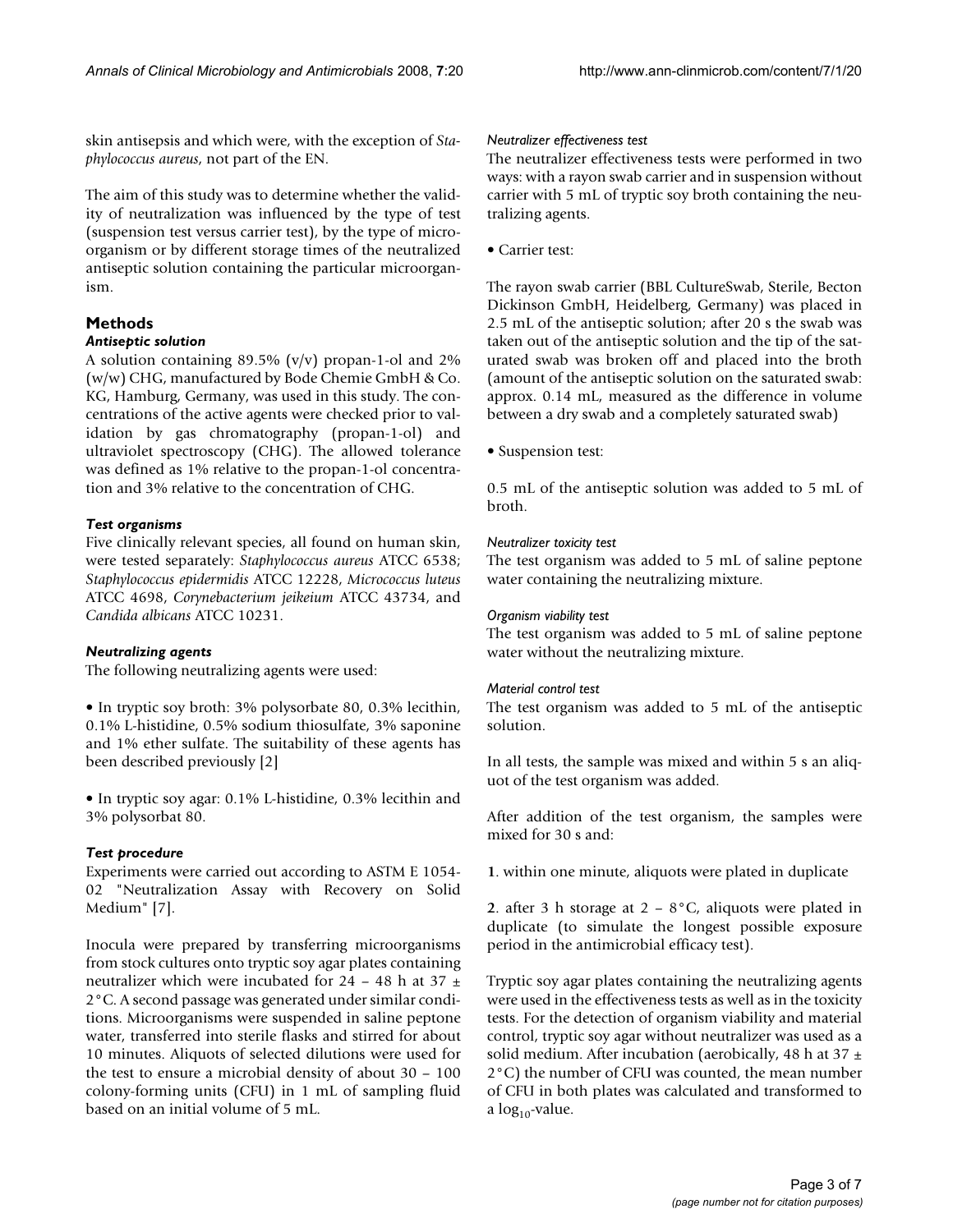#### *Statistical analysis*

Each experiment was carried out in triplicate. The results were evaluated as arithmetic means of the  $log_{10}$ -values. An analysis of variance between the tests (neutralizer toxicity, material control, organism viability and neutralizer effectiveness) was performed for each microorganism. In the event of a significant difference (p < 0.05) being observed, a post-hoc test (Tukey-HSD) was carried out. Two criteria had to be met to categorize the neutralization as invalid:

The difference in the means between the neutralizer effectiveness test and the organism viability test must be

1: significant in post-hoc analysis, and

 $2:$  > 0.2 log<sub>10</sub>-steps (defined limit of biological relevance)

Besides the direct comparison with the organism viability test, we calculated the difference between the CFU  $\lceil log_{10} \rceil$ after 3 h storage and that of the immediate spread samples and compared the means of these differences for each replicate and each microorganism.

#### **Results**

The neutralizing agents showed no toxicity even after 3 h storage time. The antiseptic solution was active against all challenge microorganisms after a short time as well as after 3 h of storage (Table 1). In all cases, no microorganisms survived the material control test which resulted in significant differences in comparison to the organism viability test ( $p < 0.001$ ) indicating that the antiseptic solution had strong activity against all five organisms tested.

In the suspension test (Table 2), after the short storage time, the neutralized antiseptic agent was capable of significantly reducing the number of *Micrococcus luteus* CFU (p < 0.001; Tukey-HSD) and *Candida albicans* CFU (p < 0.001) in comparison to the organism viability test. After 3 h of storage, four of five neutralizations in the suspension test failed (*Staphylococcus epidermidis*, p < 0.001, *Micrococcus luteus* p < 0.001, *Candida albicans*, p < 0.001 and *Corynebacterium jeikeium*, p = 0.044).

The results of the carrier test showed that no validation failed in the neutralizer effectiveness test after immediate spreading (Table 3). After 3 h of storage, the number of *Micrococcus luteus* CFU decreased (Figure 1) which resulted in a significant difference in comparison to the number of CFU in the organism viability test ( $p = 0.004$ ).

In four cases in the suspension test and one case in the carrier test, the number of surviving microorganisms decreased within the 3-hour storage period. Figure 1 shows the differences between the means for the 3-h stored samples and the immediate spread samples.

The highest decrease in cell number was found in the suspension test with *Candida albicans* (Δ of mean of CFU  $[log_{10}] = -0.92$ ,  $p = 0.004$ , t-test), followed by *Staphylococcus epidermidis* ( $\triangle$  of mean of CFU  $\log_{10}$  = -0.91, p = 0.006). In spite of these significant differences in comparison to the organism viability test, the differences were not significant when compared with *Corynebacterium jeikeium*. Due to the fact that *Micrococcus luteus* was reduced to below the limit of detection within one minute of the contact time, no further reduction was detected after storage for 3 h. When a carrier was used, the CFU  $\lceil log_{10} \rceil$  counts of *Micrococcus luteus* decreased within the 3-h storage period, however, this decrease was not statistically significant.

| Storage<br>time | Test organism exposed to<br>(name of the test)                     | Staphylococcus<br><i>aureus</i> | Staphylococcus<br>epidermidis | Micrococcus<br>luteus | Corynebacterium<br>jeikeium | Candida<br>albicans |
|-----------------|--------------------------------------------------------------------|---------------------------------|-------------------------------|-----------------------|-----------------------------|---------------------|
| $\leq$ 1 min    | neutralizer in saline peptone water<br>(neutralizer toxicity test) | $1.86 \pm 0.05$                 | $1.81 \pm 0.03$               | $1.77 \pm 0.01$       | $1.82 \pm 0.02$             | $2.05 \pm 0.01$     |
|                 | antiseptic solution<br>(material control test)                     | 0*                              | 0*                            | 0*                    | 0*                          | 0*                  |
|                 | saline peptone water<br>(organism viability test)                  | $1.90 \pm 0.05$                 | $1.84 \pm 0.07$               | $1.74 \pm 0.03$       | $1.79 \pm 0.02$             | $2.02 \pm 0.03$     |
| 3 h             | neutralizer in saline peptone water<br>(neutralizer toxicity test) | $1.83 \pm 0.02$                 | $1.81 \pm 0.02$               | $1.72 \pm 0.03$       | $1.89 \pm 0.08$             | $2.05 \pm 0.06$     |
|                 | antiseptic solution<br>(material control test)                     | 0*                              | 0*                            | 0*                    | 0*                          | 0*                  |
|                 | saline peptone water<br>(organism viability test)                  | $1.88 \pm 0.06$                 | $1.81 \pm 0.02$               | $1.73 \pm 0.05$       | $1.77 \pm 0.08$             | $2.03 \pm 0.02$     |

**Table 1: Determination of neutralizer toxicity, material antiseptic activity and organism viability according to ASTM E 1054-02.**

Mean and SD of the number of CFU ( $log_{10}$ ) when exposed to the neutralizer in saline peptone water, the antiseptic solution or saline peptone water at storage times of < 1 min and 3 h; \* significant difference (p < 0.05) in comparison to organism viability test, Tukey-HSD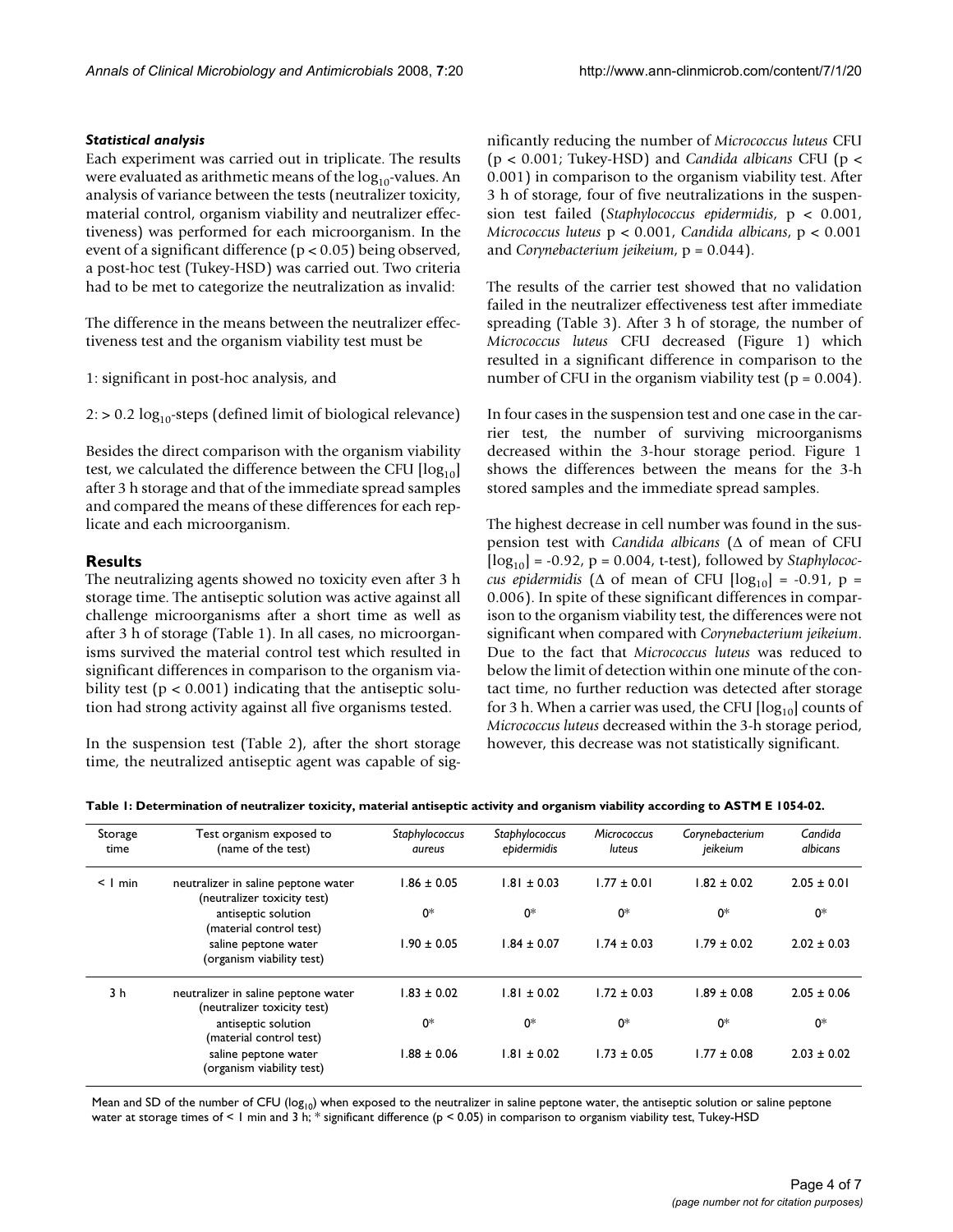| Storage<br>time | Test organism exposed to<br>(name of the test)                 | Staphylococcus<br>aureus | Staphylococcus<br>epidermidis | Micrococcus<br>luteus | Corynebacterium<br>jeikeium | Candida<br>albicans |
|-----------------|----------------------------------------------------------------|--------------------------|-------------------------------|-----------------------|-----------------------------|---------------------|
| $<$ min.        | neutralized antiseptic solution<br>(neutralizer toxicity test) | $1.82 \pm 0.04$          | l 77 + 0.03                   | 0*                    | $1.66 \pm 0.09$             | $1.06 \pm 0.12^*$   |
|                 | saline peptone water<br>(organism viability test)              | $.90 + 0.05$             | $1.84 + 0.07$                 | $1.74 + 0.03$         | $1.79 \pm 0.02$             | $2.02 \pm 0.03$     |
| 3 h             | neutralized antiseptic solution<br>(neutralizer toxicity test) | $1.80 \pm 0.02$          | $0.86 \pm 0.14*$              | 0*                    | $.44 \pm 0.22*$             | $0.13 \pm 0.23*$    |
|                 | saline peptone water<br>(organism viability test)              | $.88 \pm 0.06$           | $.81 + 0.02$                  | $1.73 + 0.05$         | $1.77 + 0.08$               | $2.03 \pm 0.02$     |

**Table 2: Suspension test for validation of neutralization of chlorhexidine digluconate.**

Mean and SD of the number of CFU ( $log_{10}$ ) when exposed to the neutralized antiseptic solution or saline peptone water at storage times of < 1 min and 3 h;  $*$  significant difference ( $p < 0.05$ ) in comparison to organism viability test, Tukey-HSD

#### **Discussion**

We were able to show for the first time that the validation of neutralization is strongly influenced by the amount of active agents, the amount of neutralizing agents, the storage time of the neutralized antiseptic before plating and by the chosen microorganism.

The need for neutralization validation as a basis of antimicrobial efficacy evaluations was emphasized by the fact that in studies without neutralizing agents in the sampling fluid, the efficacy of CHG was remarkably higher than in studies with neutralization [9,10]. A major limitation of many studies regarding the efficacy of antiseptic products is that the neutralization process is not specified at all. It is often not described if the active antimicrobial agents were neutralized, if the neutralization was validated and if the validation procedure followed the conditions of the efficacy evaluation [2].

One critical point in neutralization validation is the ratio between the amount of antiseptic agent and the amount of neutralizing agents available. In our study, 0.5 mL of antiseptic agents were mixed with 5 mL of broth containing the neutralizing agents, and 0.14 mL of antiseptic agents were mixed with 5 mL of broth containing the neutralizing agents in the carrier tests, this resulted in about three times more antiseptic solution in the suspension test than in the carrier test. After the short exposure time of < 1 min, neutralization failed with *Micrococcus luteus* and *Candida albicans* in the suspension test whereas neutralization was valid with all five test organisms in the carrier test. After 3 h storage of the neutralized antiseptic, the difference between the carrier tests and the suspension tests became more obvious. Neutralization failed in the suspension test with four of the five organisms tested, but only one failed (*Micrococcus luteus*) when the small amount of antiseptic solution was added in the carrier test. Whether the results depended on the type of test (carrier or suspension) could not be determined with this study design because equal amounts of the antiseptic solution were not compared in the two tests. There is some evidence in the literature which suggests a possible interaction between CHG and fibres such as cotton, therefore, we can not exclude the possibility that the swab material may have influenced the test results [20].

Based on our data it appears reasonable to conclude that validation of neutralization is acceptable for a carrier test if the experimental evidence is obtained from a suspension test and the amount of antiseptic solution in the car-

| Table 3: Carrier test for validation of neutralization of chlorhexidine digluconate. |  |  |  |
|--------------------------------------------------------------------------------------|--|--|--|
|--------------------------------------------------------------------------------------|--|--|--|

| Storage<br>time | Test organism exposed to<br>(name of the test)                 | Staphylococcus<br>aureus | Staphylococcus<br>epidermidis | Micrococcus<br>luteus | Corynebacterium<br>jeikeium | Candida<br>albicans |
|-----------------|----------------------------------------------------------------|--------------------------|-------------------------------|-----------------------|-----------------------------|---------------------|
| $\leq$ min.     | neutralized antiseptic solution<br>(neutralizer toxicity test) | $1.84 + 0.01$            | $1.83 \pm 0.04$               | $1.61 \pm 0.05$       | $1.84 \pm 0.01$             | $2.02 \pm 0.03$     |
|                 | saline peptone water<br>(organism viability test)              | $1.90 \pm 0.05$          | $1.84 \pm 0.07$               | $1.74 \pm 0.03$       | $1.79 \pm 0.02$             | $2.02 \pm 0.03$     |
| 3 h             | neutralized antiseptic solution<br>(neutralizer toxicity test) | l.87 ± 0.01              | $1.87 \pm 0.01$               | $1.44 \pm 0.14*$      | $1.91 \pm 0.08$             | $2.10 \pm 0.04$     |
|                 | saline peptone water<br>(organism viability test)              | $.88 \pm 0.06$           | $1.81 + 0.02$                 | $1.73 + 0.05$         | $1.77 + 0.08$               | $2.03 + 0.02$       |

Mean and SD of the number of CFU ( $log_{10}$ ) when exposed to the neutralized antiseptic solution or saline peptone water at storage times of < 1 min and 3 h; \* significant difference (p < 0.05) in comparison to organism viability test, Tukey-HSD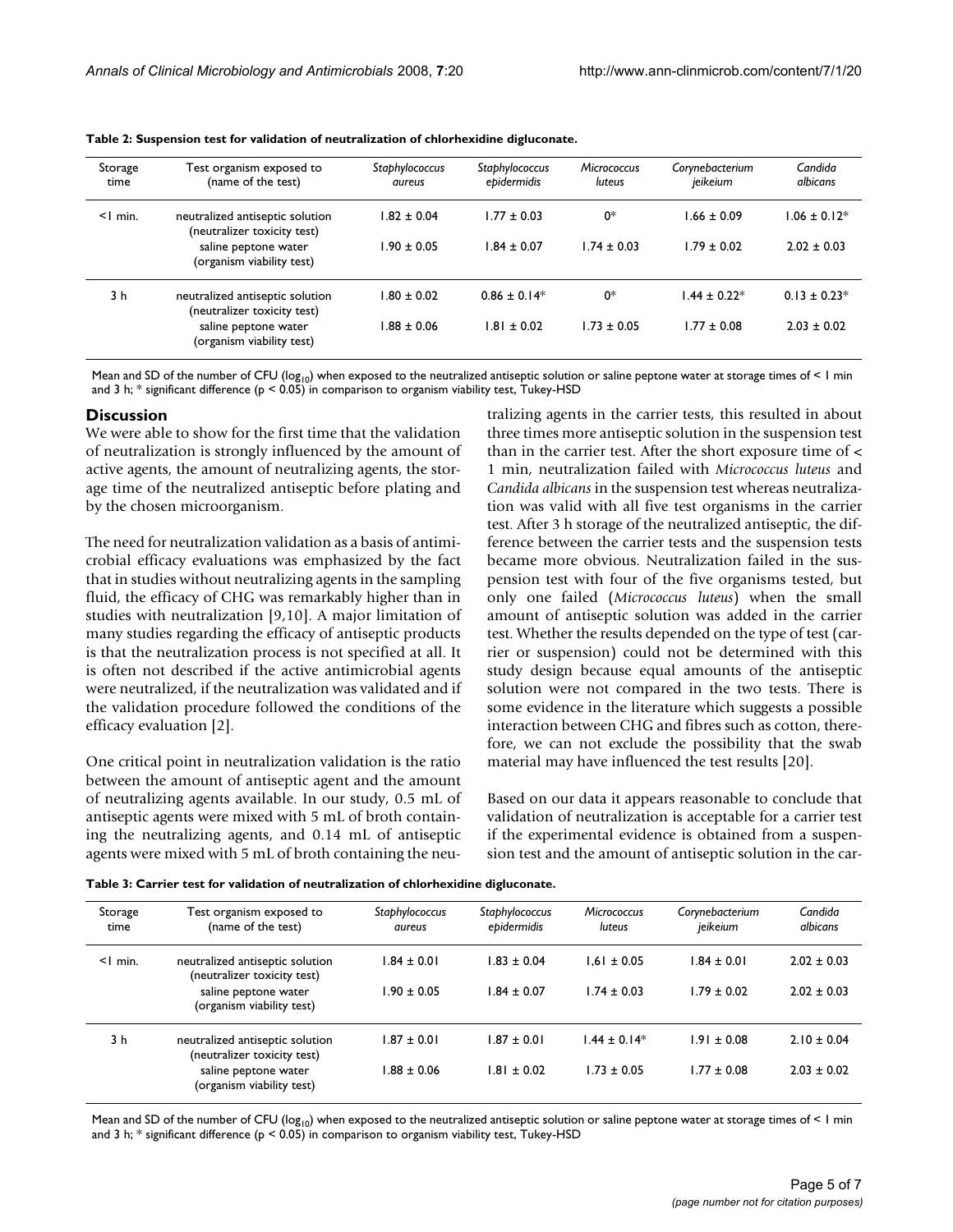



rier test is at least equal or less than that in the suspension test. Nevertheless, simulation of the efficacy test conditions as close as possible in the validation process is preferred.

Another critical point in neutralization validation is the storage time of neutralized antiseptic products. We were able to show that validation of neutralization is possible after a short storage time of the neutralized antiseptic product (< 1 min). If the neutralized antiseptic product, however, is stored for 3 h at  $2 - 8$ °C, it may continue to kill microorganisms resulting in a lower number of surviving test organisms. If in an efficacy test of an antiseptic product, neutralization validation is performed with a very short storage time after sampling, and the efficacy test itself has a long storage time after sampling, this may well result in a lower number of surviving test organisms indicating better efficacy of the antiseptic product which could be classified as a false-positive efficacy result. Based on our data it is important that the storage time in the efficacy test is not longer than the storage time in the neutralization validation.

One parameter which has been overlooked so far, especially in the EN, is the impact of test organism choice on the outcome of neutralization and neutralization validation. To our knowledge this is the first study to show the importance of the type of microorganism in the validation process which is relevant for the subsequent efficacy evaluation. Based on our results it is not advisable to draw conclusions regarding the effectiveness of a neutralizer if different microorganisms are used in the validation process than in the efficacy evaluation. The efficacy of skin antiseptics is commonly determined using mixed skin flora on different skin sites (e.g. abdominal skin, groin, forehead, arms) [15,21]. If neutralization validation of a skin antiseptic is only determined using *Staphylococcus aureus*, the overall efficacy of the skin antiseptic could be overestimated because it is possible that other resident microorganisms such as *Micrococcus luteus*, which is more